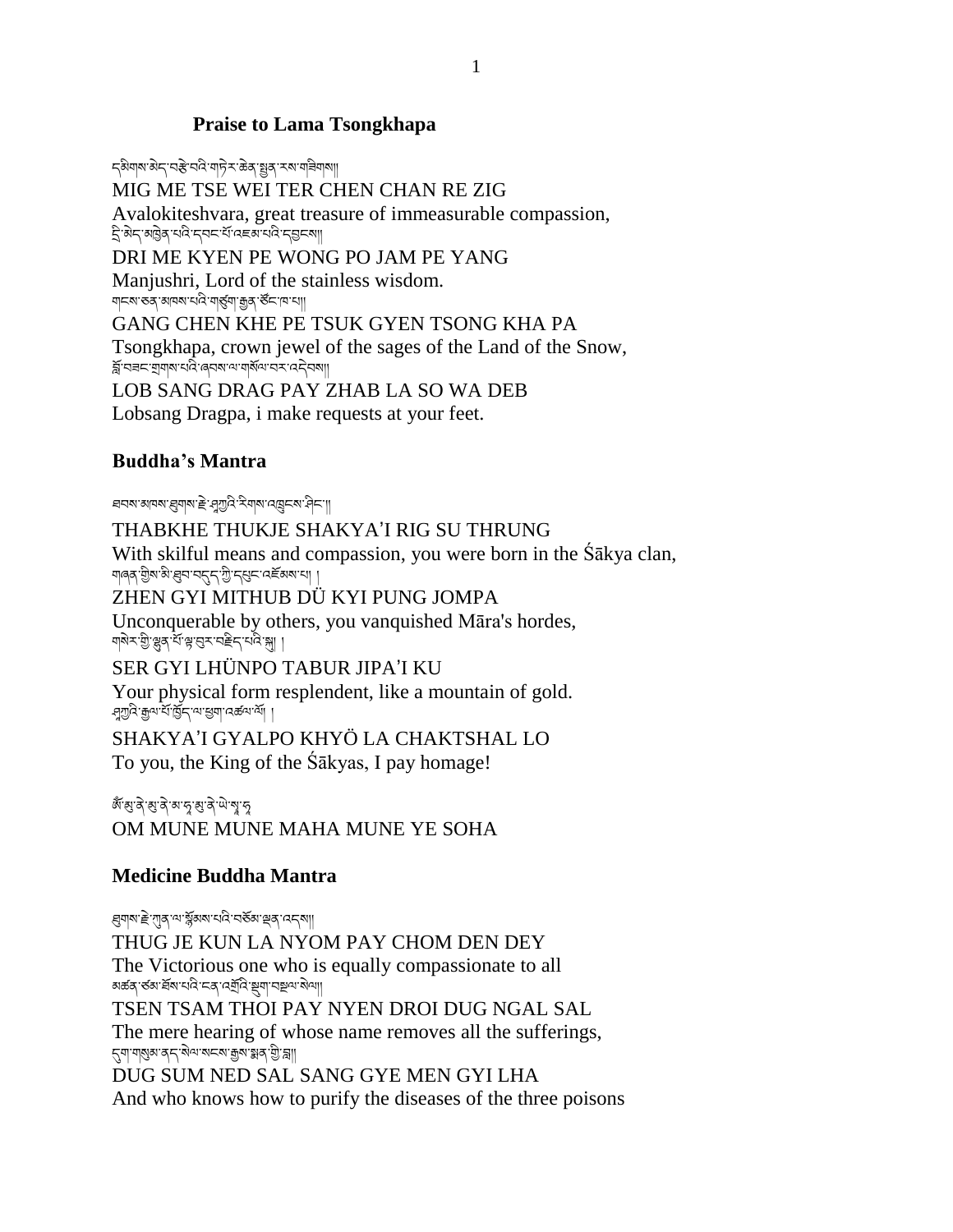বীৰ্ত্ৰমুখিৰ্দ্মেশ্যৰ অৰ্থা BEN DRU YA YI WOE LA CHAG TSAL LO I pay homage to the Medicine Buddha of Lapis Lazuli light.

ঢ়ঀৢয়ৢ৻য়৾ৼঢ়ড়ড়য়৾ঢ়ৼঢ়ড়ড়ড়ড়ড়ড়ড়ড়ড়ড়ড়ড়ড়ৼঢ়৾ৼৼৼ TAYATA OM BHEKANDZE BHEKANDZE MAHA BHEKANDZE BHEKANDZE RANDZA SAMUNGATE SOHA

## **Chenrezig Mantra**

ৰ্ক্সব'থ্ৰীম'ম'মু'মু'মৰ্দ্ম'না' KYON GYI MA GOE KU DOK KAR You whose white-colored body is unstained by faults, རོགས་སངས་རྒྱས་ཀྱིས་དབུ་ལ་རྒྱན།། ZOG SANG GYE KYI U LA GYEN Whose crown is adorned with a fully Enlightened Being, ধ্র্যাম'ৰ্দ্ৰ'ষ্ট্ৰৰ'খ্যুম'ন্স্ৰ্ৰী'ম্যানখিয়া THUG JE CHEN GYI DRO LA ZIG Who gaze upon us with eyes of Compassion, སྤྱན་རས་གཟིགས་ལ་ཕྱག་འཚལ་ལོ།། CHEN RE ZIG LA CHAG TSAL LO To you Noble Chenrezig I pay homage.

জঁ'ৰা'ক্ল'মন্ন'ৰ OM MA NI PE ME HUM

#### **The seven line-Prayer to Guru Rinpoche**

হ্দুঁ'গ্ৰু'ক্সুব্'ঋ্ৰু'শ্ৰু'ব্'ব্ৰ'ন্ডান'ৰ্জ্ঞৰাজী HUM URGYEN YUL GYI NUB JANG TSAM Hum, in the northwest of the country of Oddiyana ন্দুর্লী অবস্থিত যাঁতাই PEMA GE SAR DONG PO LA Born on the pistil of a lotus খা ঝৰ্ক্তব্য অৰ্ক্তব্য শীদ বৰ্ত্ত মন্ত্ৰী অৱস্থা YA TSEN CHOG GI NGO DRUB NYE Endowed with the most marvelous attainment; ยรู : จรู : จารุ พลุด เจ๋ สาย ส่ง PE MA JUNG NAY SHE SU DRAG Renowned as the Lotus-Born (Padmasambhava) ঀড়ৼ৸ৼৗৢ৻৸৸৸৸৸৸৸৸৸৸৸৸ KHOR DU KHA DRO MANG PO KOR Surrounded by a retinue of many Dakinis ট্রিন'স্ট্র' া্রিম্' হার্ম্বান'মুক্স বিভি KHYE KYI JE SU DAG DRUB KYI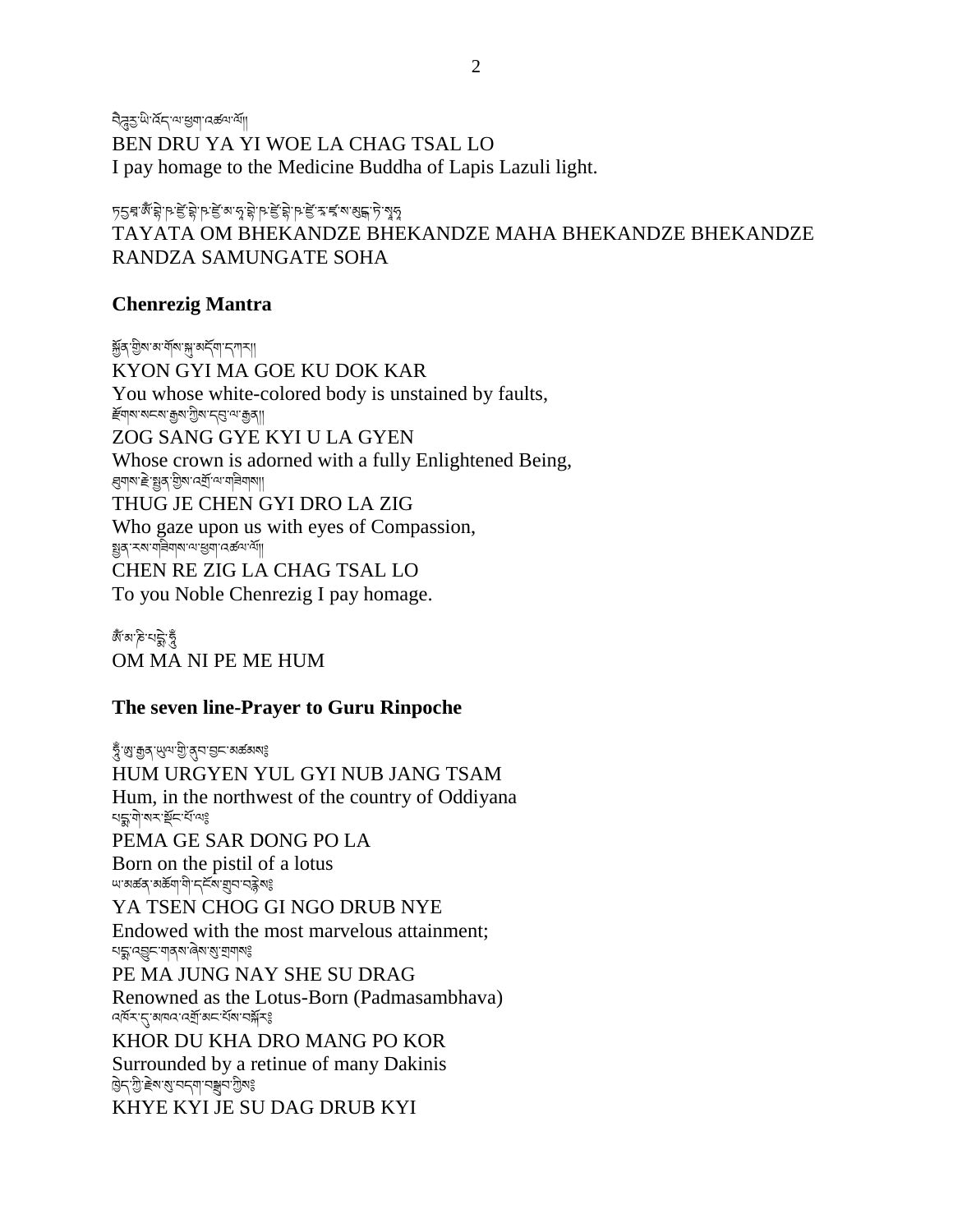Following you i practice. བྱིན་གིས་བརླབ་ཕྱིར་གཤེགས་སུ་གསོལ༔ JIN JI LAB CHIR SHEG SU SOL Please come forth to bestow blessings! <sub>য়ৢ</sub>ৼৢ৸ৼৢৼৢঢ়ৢৼ GU RU PE MA SIDDHI HUM

জঁজেত্ত্ব অৰ্ছ'য়াত্ৰ*াই* ভূঞ্জী কৰি OM AH HUM BENDZA GURU PEMA SIDDHI HUM

## **Tara Mantra**

ৼৢ৽ৼৼৼ৻ৼ৻ৼ৸ৼ৻য়৸ LHA DANG LHA MIN CHO PAN GYI The divine beings and humans how their crowns ৰ্বনম'স্ত্ৰী'থৰ্ক্ক'ম্'ব্ছেন'ৰ্মা ZHAB KYI PA MO LA TU NAY At the lotus of your feet, O Tara, ཕོངས་པ་ཀུན་ལས་སོལ་མཛད་མ།། PONG PA KUN LAY DROL DZO MA You who liberate beings from poverty, སོལ་མ་ཡུམ་ལ་ཕྱག་འཚལ་ལོ།། DROL MA YUM LA CHAG TSEL LO To you, Mother Tara, I pay homage.

ধাঁ দু <sup>:</sup> ২ঁ'নৃ' <del>মু</del> হ'লু' মু কু OM TARE TUTARE TURE SOHA

# **LoGyon Ma Mantra**

རྒྱལ་བ་ཀུན་གི་ཡེ་ཤེས་སྒྱུ་མ་ཡིས། GYALWA KUNGYI YESHE GYUMA YI From the supreme wisdom of all Enlightened beings, །ཆོ་འཕྲུལ་རྣམ་པར་འཕྲུལ་བ་ལས་བྱུང་བའི། CHOTRUL NAMPAR TRULWA LEY JUNG WAY Miraculously arises as the divine goddess, ।ৠॐশে<'অীৰ'নের্শ্র'বনি' বার্ন্স বেলীযাৰা LHAMO GANGGI DROWAY NEYDON GEG Who help all beings by pacifying diseases and epidemics, । শ্যুষ বেম'ৰে' অর্হন' ব্রিন' অ' ব্রিন' মাত্র KUNNEY SHIZAY KYOE LA CHAG TSAL LO I prostate to Lhamo Ritroe LoGyon Ma.

জ্ঞানে মাঁকুৰ স্কাৰী সম্ভিত্ৰ সম্ভিত্ৰ সম্ভিত্ৰ সম্ভিত্ৰ সম্ভিত্ৰ সম্ভিত্ৰ সম্ভিত্য সম্ভিত্য কৰা হয়।<br>জুলু*মা শ্ৰ*িক সম্ভিত্য সম্ভিত্য সম্ভিত্য সম্ভিত্য সম্ভিত্য সম্ভিত্য সম্ভিত্য সম্ভিত্য সম্ভিত্য সম্ভিত্য সম্ভিত OM PI SHA TSI PARNA SHAVARI SARVA ZARA PRA SHA MA NA YA SVAHA